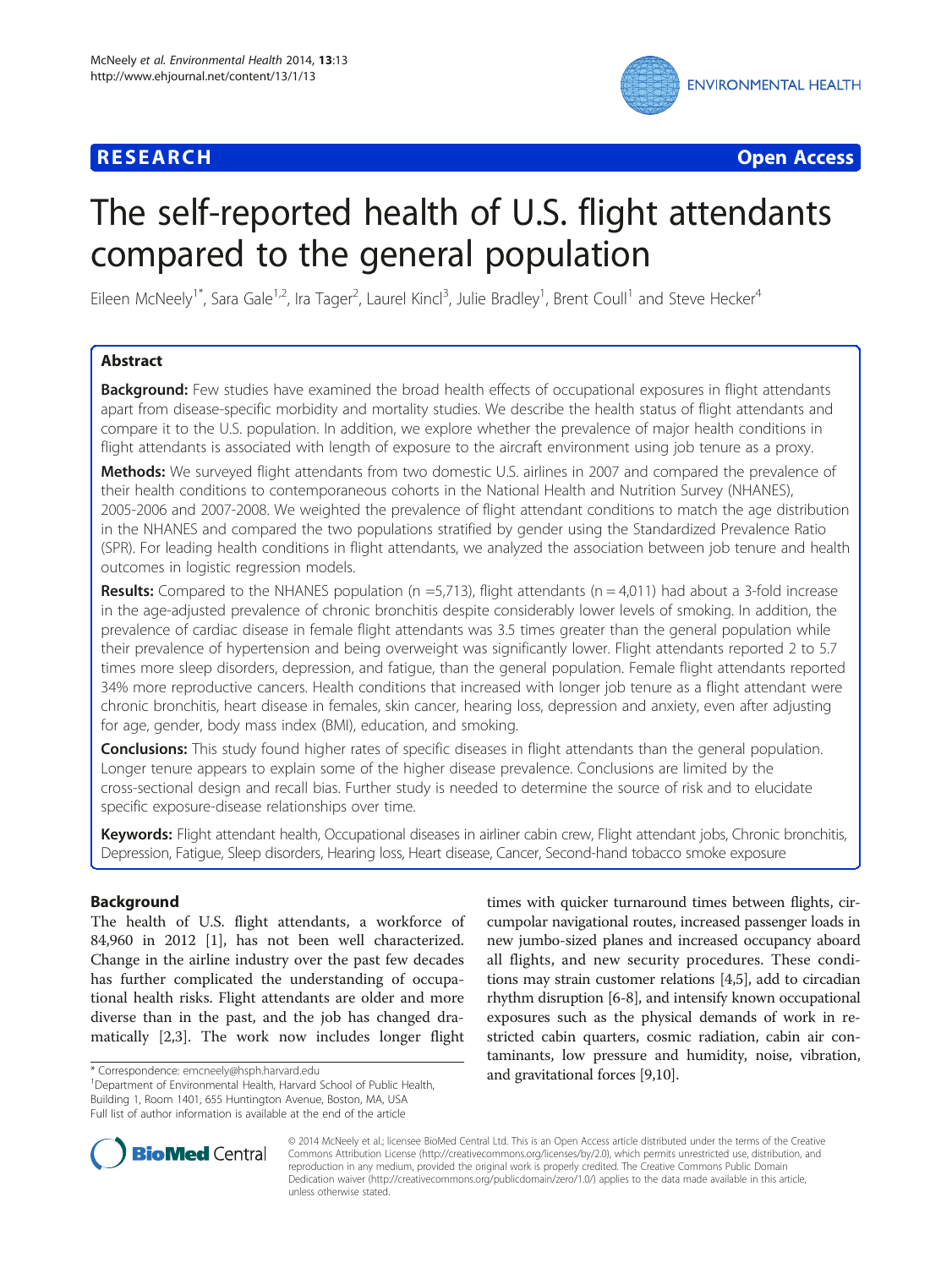Investigation of the flight attendants' occupational exposures is limited. Studies about the potential effects of cosmic radiation and past exposure to tobacco smoke in the aircraft cabin provide some insights. The accumulated evidence weighs arguably towards flight attendants being at higher risk of certain cancers, such as breast and skin cancers, although not all studies support this finding [[11-20](#page-9-0)]. In addition, flight attendants exposed to tobacco smoke in the cabin were found to have higher rates of respiratory disease, although only a few studies have followed respiratory outcomes much beyond the early years of the smoking ban, now over a decade old [[21-26](#page-9-0)]. There are no recent studies that profile the scope and severity of health conditions of flight attendants beyond a few survey studies limited by either nonrandom selection or low participation [[9,21](#page-9-0),[27](#page-9-0)-[30\]](#page-9-0).

Importantly, a thorough understanding of occupational risk is needed since currently employed flight attendants have been in their jobs longer than any previous airline workforce. Longer tenure followed successful challenges to discriminatory terminations in the 1970s and hiring freezes brought about by deregulation and consolidation in the industry [\[2,3\]](#page-9-0). Longer tenure very likely means longer exposure to potential occupational hazards. When exposure data are not available for study subjects in an occupational cohort, employment tenure or job duration can serve as a surrogate for cumulative exposure to occupational hazards with the assumption of a uniform exposure intensity, which does not change over time or across study participants [\[31\]](#page-9-0). Several aviation studies use tenure as a proxy for exposure [\[15\]](#page-9-0), and tenure often correlates with radiation exposure [[32,33](#page-9-0)].

To address the gaps in information about flight attendant health, we conducted a large, cross-sectional survey of flight attendant health with three main aims: (1) to profile prevalent health conditions in flight attendants in a random sample of the population using a survey; (2) to compare the health experience of flight attendants to a nationally representative sample from the National Health and Nutrition Examination Survey (NHANES) using standardized prevalence ratios for health conditions that were included in both surveys; and (3) to investigate the relationship between the most prevalent health conditions in flight attendants and the duration of exposure to aircraft cabin environment using employment tenure as a proxy for exposure time.

## Methods

With the assistance of the Association of Flight Attendants-CWA, AFL-CIO union, we surveyed flight attendants employed by two domestic carriers and based at any one of five major city hubs in the west, central, and mid-eastern United States. In 2007, we mailed surveys to a random selection of the flight attendant population and supplemented the mailing by distributing and collecting surveys at the airport hubs before flight departures or after flight arrivals. To each flight attendant selected at random from union membership lists, we mailed two surveys and two reminder postcards. Also, researchers visited the five target airport hubs across the country and met some of those flight attendants already contacted via mail and reminded them to mail back or return the surveys directly to the research team in the field. In addition, new participants outside of the survey mailing lists were recruited to participate at the time of our on-site reminder/recruitment campaign. In the few cases of duplicate surveys, such as when flight attendants completed a mailed survey and another survey from the on-site airport distribution, we accepted only the mailed survey returned by the flight attendant. In the final study sample, participants selected at random outnumbered the participants we added at the airports 2:1. The Harvard School of Public Health Institutional Review Board approved all protocols for human subjects.

The survey was constructed using standardized questions from other surveys (Job Content Questionnaire [[34\]](#page-9-0), Centers for Disease Control – National Center for Health Statistics (CDC-NCHS), National Health and Nutrition Examination Survey (NHANES) (CDC-NCHS 2005-2008)) and feedback generated from focus groups and a pilot study sample.

To understand how the health of flight attendants compares to the general population, we used data from the National Health and Nutrition Examination Surveys (NHANES) for the survey years 2005-2006 and 2007- 2008. NHANES is a program from the National Center for Health Statistics (NCHS) within the Centers for Disease Control and Prevention (CDC). NCHS designed the survey to obtain demographic, health, dietary, and laboratory data from a representative sample of approximately 5,000 US residents every year. After an extensive side-byside review of both flight attendant and NHANES surveys, we selected common questions in the NHANES using data from the demographic, blood pressure, current health status, medical conditions, sleep disorder, smoking, and household smoking sections of the NHANES questionnaire (Additional file [1](#page-8-0): Table S1). Most of the questions between the FA survey and NHANES questionnaire aligned to binary answer choices for prevalence (yes/no), but the fatigue and depression variables contained slightly different time interval answer choices. To estimate the prevalence for fatigue and depression, we used a conservative approach and coded symptoms over the past week that occurred "every day (7 days)" in the flight attendants as a "yes" for fatigue or depression, and only the category of "nearly every day" over the past 2 weeks in NHANES as a "yes" for these same conditions. We weighted the NHANES data by their four-year sample weights, primary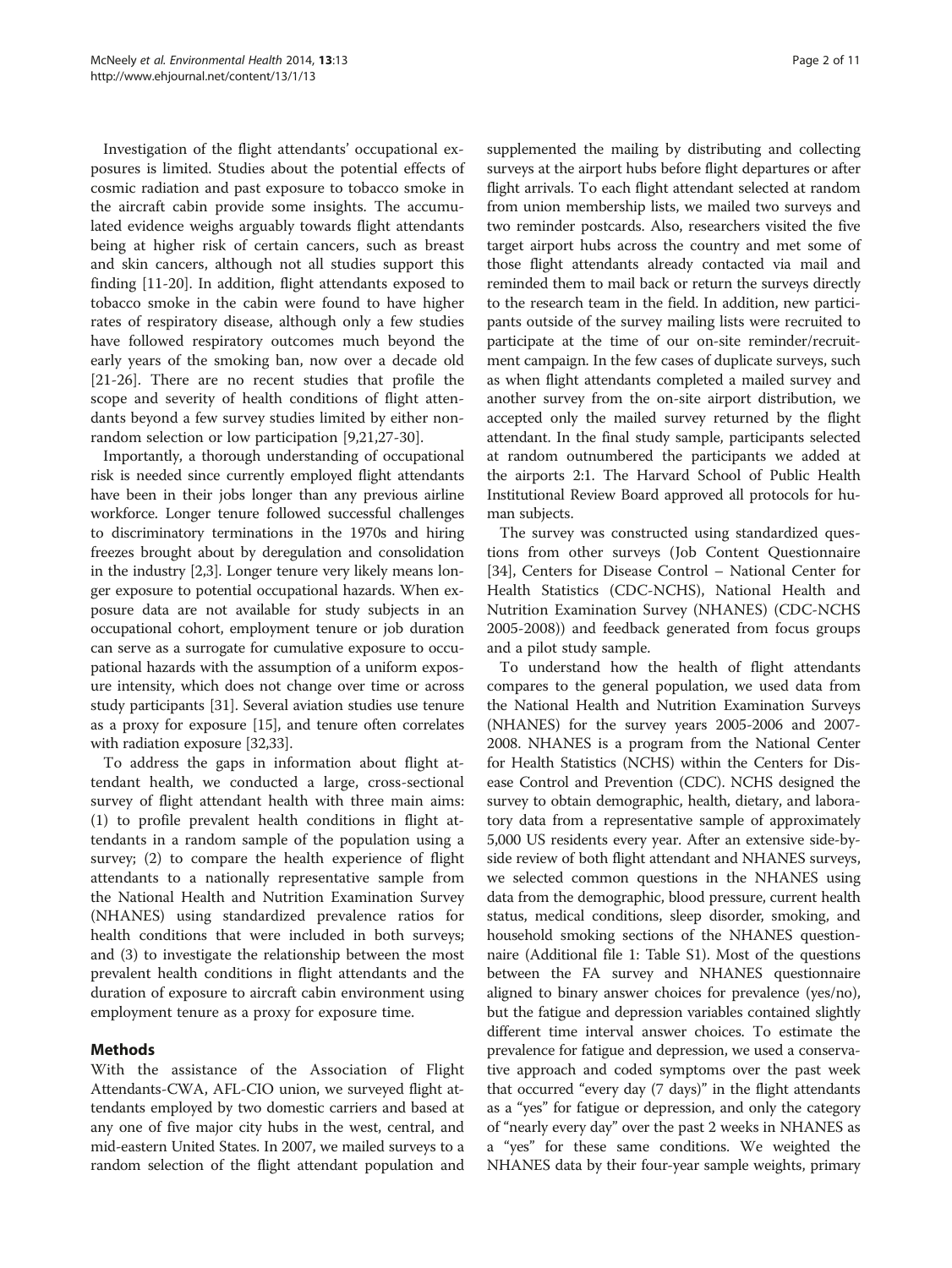sampling units, and strata according to the NHANES analytic guidelines [[35](#page-9-0)]. To match the characteristics of the flight attendants, we limited the NHANES respondents to participants 18 years old and over, a family income to poverty ratio of 1 or greater, a high school/GED education or greater, and current employment.

To compare the two populations, we chose the Standardized Prevalence Ratio (SPR), which is structured the same as a Standardized Mortality Ratio (SMR), an indirect method of standardization in epidemiology [\[36\]](#page-9-0). The SPR is weighted by age (18-39, 40-59, and  $\geq 60$  years) and analyzed separately for males and females. The SPR is a comparison of the observed to the expected prevalence of disease. To calculate the SPR, we use the prevalence of a health condition in the flight attendant population as the observed total cases, and the expected total cases are calculated with the prevalence from the NHANES survey applied to the flight attendant population.

To test the relation between job exposures and the prevalence of disease in flight attendants, we used logistic regression. To predict the odds of disease with each five-year increment in job tenure (years on the job), we stratified the analysis by gender and adjusted for risk factors such as age, education, body mass index and current smoking. Analysis was completed using STATA statistical software, version 10 (StataCorp, College Station, Texas).

## Results

We collected 4,011 flight attendant surveys, which included 2,613 surveys (48% response rate) from flight attendants who were randomly selected to receive a survey in the mail. In addition, we collected another 1,398 surveys at the airports from a convenience sample of flight attendants employed by the same airlines. In all, we collected surveys from the equivalent of one-third of all flight attendants on the airline payroll in the selected hubs.

## Sample characteristics

The characteristics of the flight attendants who responded to the survey are shown in Table 1. The mean age of the flight attendants was 47 years; most were female (80%) and 41% had twenty or more years on the job. Over 90% had at least some college education. Only 9% of flight attendants described themselves as current smokers and only 12% reported being overweight. U.S. flight attendant jobs demand moderate flexibility in terms of routes, schedules, and seating capacity and layout according to different types of aircraft. In our cohort, crew seemed to equally share work on both long and short haul flights and multiple aircraft types. While there are differences in occupational exposures according to long haul and short haul flights and type of aircraft, our survey could not separate flight attendants into neat categories. Rather, half of

|                                                                                     |            | confidence intervals |
|-------------------------------------------------------------------------------------|------------|----------------------|
| Age (Mean = $46.7 \pm 9.8$ S.D.)                                                    | $N = 3985$ |                      |
| 18 - 39                                                                             |            | 24.6 (23.2-25.9)     |
| 40 - 59                                                                             |            | 66.3 (64.8-67.8)     |
| $\geq 60$                                                                           |            | $9.1$ $(8.2 - 10.0)$ |
| Gender                                                                              | $N = 3981$ |                      |
| Male                                                                                |            | 20 (19-21)           |
| Female                                                                              |            | 80 (79-81)           |
| Tenure as Flight Attendant                                                          | $N = 3685$ |                      |
| < 6years                                                                            |            | $9.8$ $(8.9 - 10.8)$ |
| $6 - 10$ years                                                                      |            | 19.7 (18.4-21.0)     |
| 11 - 15 years                                                                       |            | 12.9 (11.8-14.0)     |
| $16 - 20$ years                                                                     |            | 16.1 (14.9-17.2)     |
| $>20$ years                                                                         |            | 41.4 (39-8 -43.0)    |
| Education                                                                           | $N = 3977$ |                      |
| <high diploma<="" school="" td=""><td></td><td><math>0\%</math> (n = 3)</td></high> |            | $0\%$ (n = 3)        |
| High school or GED                                                                  |            | $5.4(4.7-6.1)$       |
| Some college, no degree                                                             |            | 35.7 (34.2-37.2)     |
| Two-year college degree                                                             |            | 14.3 (13.2-15.3)     |
| Four-year college degree                                                            |            | 36.6 (35.1-38.1)     |
| Graduate education                                                                  |            | 7.9 (7.0 -8.7)       |
| Current Smoker                                                                      | $N = 4011$ |                      |
| No                                                                                  |            | 91 (90.1-91.7)       |
| Yes                                                                                 |            | $9(8.1-9.9)$         |
|                                                                                     |            |                      |

#### Table 1 Characteristics of the flight attendant sample Characteristic N Percentages with 95%

S.D. = Standard Deviation

Overweight/Obese  $N = 3877$ 

the flight attendants in the survey answered that they worked a combination of long and short segments; 33% stated that they worked single segment, long haul flights; 12% worked multiple segments in one duty period; and flight attendants reported working in multiple types of aircraft over the past 12 months.

No 87.8 (86.7-88.8) Yes 12.2 (11.2-13.2)

Comparing the randomly selected sample to the convenience sample showed no noteworthy differences (see Additional file [2](#page-8-0): Table S2).

#### Health profile of flight attendants

Frequently reported acute and chronic health conditions (reported by at least 15% of all participants) are listed in Table [2.](#page-3-0) These conditions fall into several major categories: respiratory, neurological, musculoskeletal, auditory, dermatological, and general systems (anxiety/depression, sleep problems, bloating and high blood pressure).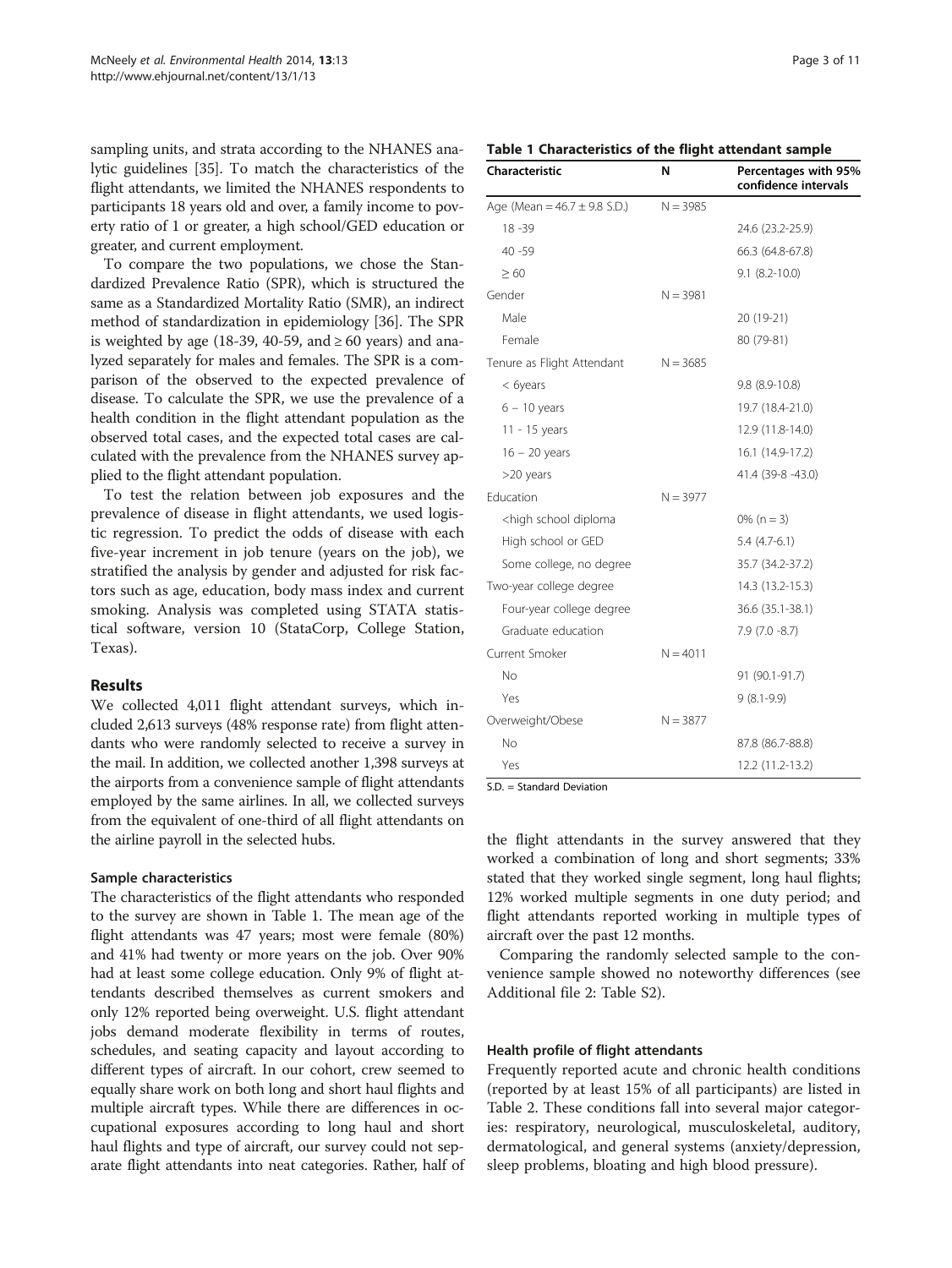#### <span id="page-3-0"></span>Table 2 Prevalence of health conditions reported by at least 15% of flight attendants

|                                                                                   | Percentage of flight attendants (95% confidence<br>intervals) | Total<br>number |
|-----------------------------------------------------------------------------------|---------------------------------------------------------------|-----------------|
| A. FREQUENT SYMPTOMS: lasting 5-7 days (OVER PAST WEEK)                           |                                                               |                 |
| Sinus congestion                                                                  | $29.0$ (27.6 - 30.5)                                          | 3,789           |
| Bloating                                                                          | $25.2$ (23.8 - 26.6)                                          | 3,750           |
| Fatigue                                                                           | $27.3$ ( $25.9 - 28.7$ )                                      | 3,817           |
| Anxiety                                                                           | $20(18.7 - 21.3)$                                             | 3,778           |
| Back pain                                                                         | $27.7$ (26.3 – 29.1)                                          | 3,787           |
| Foot pain                                                                         | $28.5(27.1 - 30.0)$                                           | 3,775           |
| Shoulder/elbow/wrist/hand pain                                                    | $29.4(28.0 - 30.9)$                                           | 3,792           |
| Generalized muscle aches                                                          | $23.3$ (21.9 - 24.7)                                          | 3,775           |
| B. NOTABLE CONDITIONS: needing medical attention (OVER PAST 12<br><b>MONTHS</b> ) |                                                               |                 |
| Reactive airways/sinusitis/allergies                                              | $54.7(53.1 - 56.2)$                                           | 3,850           |
| Shortness of breath/reduced lung capacity                                         | $15.5(14.4 - 16.7)$                                           | 3,787           |
| Other respiratory symptoms                                                        | $14.6(13.4 - 16.7)$                                           | 3,436           |
| Severe headache                                                                   | $23.4$ (22.1 – 24.7)                                          | 3,804           |
| Numbness/tingling of extremities                                                  | $17(15.8 - 18.2)$                                             | 3,801           |
| Dizziness/lightheadedness                                                         | $19.4(18.1 - 20.6)$                                           | 3,796           |
| Memory loss/Lack of concentration                                                 | $14.7$ (13.6 - 15.8)                                          | 3,783           |
| Fatigue                                                                           | $36.8$ ( $35.3 - 38.3$ )                                      | 3,809           |
| Muscle weakness                                                                   | $16.3(15.1 - 17.5)$                                           | 3,778           |
| Joint aches/pains                                                                 | $33.3$ ( $31.8 - 38.8$ )                                      | 3,813           |
| Rashes/hives                                                                      | $15.5(14.3 - 16.6)$                                           | 3,805           |
| C. DIAGNOSED CONDITIONS: told by a care provider (EVER)                           |                                                               |                 |
| High blood pressure                                                               | $16.7(15.5 - 17.8)$                                           | 3,882           |
| Chronic bronchitis                                                                | $15.6$ (14.5 - 16.7)                                          | 3,910           |
| Migraines                                                                         | $19.4(18.2 - 20.6)$                                           | 3,934           |
| Hearing loss                                                                      | $17(15.9 - 18.2)$                                             | 3,853           |
| Low back pain                                                                     | $52.6$ (51.0 - 54.2)                                          | 3,861           |
| Sleep disturbances                                                                | $33.7 (32.2 - 35.2)$                                          | 3,852           |
| Depression/Anxiety                                                                | $36.3 (34.8 - 37.8)$                                          | 3,851           |
| Allergies                                                                         | $39.0$ $(37.5 - 40.6)$                                        | 3,831           |

## Health of flight attendants compared to general U.S. Population

Table [3](#page-4-0) compares the prevalence of health conditions found in both the flight attendant survey and a survey of the U.S. population (NHANES), adjusted for age and stratified by gender. The NHANES sample excluded unemployed respondents, those below the poverty line, and individuals with less than a high school education in order to reflect the characteristics of the flight attendants.

Compared to the general U.S. population, flight attendants reported an increased prevalence of chronic bronchitis; males showed a 3.5 fold prevalence [SPR] and females showed 2.75 times the age-adjusted prevalence of chronic bronchitis. This increase in chronic bronchitis was

remarkable given the lower prevalence of smoking in flight attendants. In addition, asthma and allergies were significantly less prevalent in female flight attendants. Male flight attendants had similar prevalence rates of asthma and allergies compared to the general population.

Female flight attendants had a 3.5 fold increase in the reported prevalence of cardiac disease compared to the NHANES population even though they had a significantly lower prevalence of hypertension, smoking, and being overweight, known risk factors for heart disease. The prevalence of hypertension and cardiac disease in male flight attendants was similar to the general population despite a significantly lower prevalence of being overweight and smoking.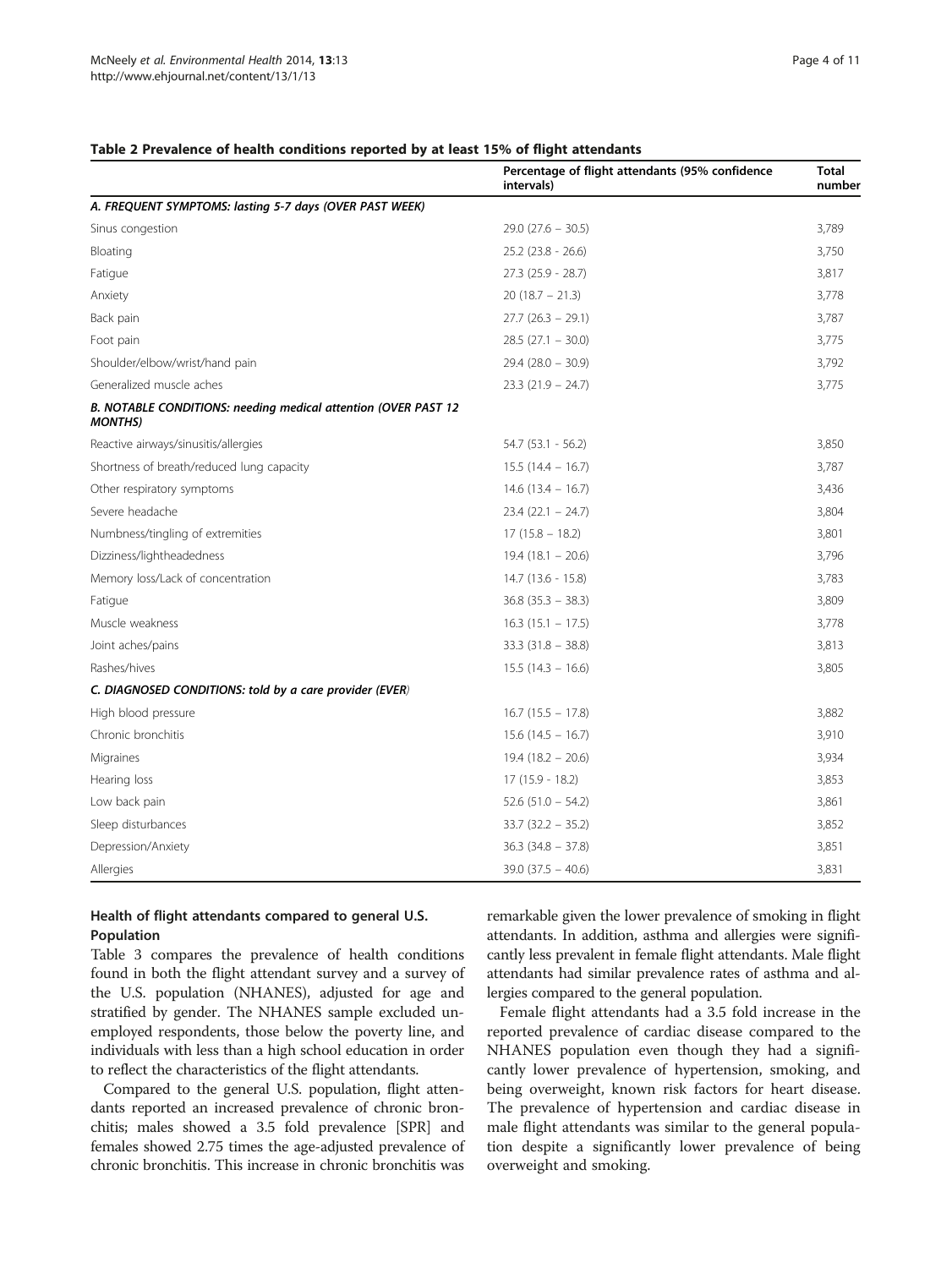|                                  |                   | valence of health conditions in infinites sarvey (2005–2000) and hight attendants freaturisarvey (2007)<br><b>NHANES</b> |               |      | <b>Flight attendants</b> |                               |          | <b>Standardized</b><br>prevalence ratio<br>(Age-adjusted) |                                    |            |                                    |
|----------------------------------|-------------------|--------------------------------------------------------------------------------------------------------------------------|---------------|------|--------------------------|-------------------------------|----------|-----------------------------------------------------------|------------------------------------|------------|------------------------------------|
| Reported<br>health<br>conditions | Gender %          | Prevalence n                                                                                                             | Weighted S.E. |      | 95%<br>interval (CI)     | $\%$<br>Confidence Prevalence | n        | S.E.                                                      | 95%<br>Confidence<br>interval (CI) | <b>SPR</b> | 95%<br>Confidence<br>interval (CI) |
| <b>Respiratory health</b>        |                   |                                                                                                                          |               |      |                          |                               |          |                                                           |                                    |            |                                    |
| Allergiest                       | Male              | 31.6                                                                                                                     | 1201          | 1.7  | $27.9 - 35.2$            | 35                            | 766      | 1.7                                                       | $31.6 - 38.5$                      | 1.11       | $0.98 - 1.25$                      |
|                                  | Female 43.2       |                                                                                                                          | 1139          | 1.8  | $39.3 - 47$              | 40                            | 3035     | 0.89                                                      | $38.2 - 41.7$                      | 0.89       | $0.82 - 0.92$                      |
| <b>Asthmat</b>                   | Male              | 13.2                                                                                                                     | 2432          | 0.82 | $11.5 - 14.8$            | 12                            | 781      | 1.2                                                       | $9.8 - 14.5$                       | 0.94       | $0.75 - 1.12$                      |
|                                  | Female 15.7       |                                                                                                                          | 2240          | 0.92 | $13.8 - 17.6$            | 13.5                          | 3104 0.6 |                                                           | $12.3 - 14.8$                      | 0.91       | $0.82 - 0.99$                      |
| <b>Chronic Bronchitist Male</b>  |                   | 3.6                                                                                                                      | 2263          | 0.5  | $2.6 - 4.6$              | 13.5                          | 779      | 1.2                                                       | $11.2 - 16.1$                      | 3.59       | $2.90 - 4.28$                      |
|                                  | Female 5.1        |                                                                                                                          | 2083          | 0.7  | $3.7 - 6.5$              | 16.1                          | 3099     | 0.7                                                       | $14.8 - 17.4$                      | 2.75       | $2.51 - 2.99$                      |
| <b>Current Smoker</b>            | Male              | 23.6                                                                                                                     | 2262          | 1.0  | $21.6 - 25.7$            | 13.2                          | 802      | 1.2                                                       | $10.9 - 15.8$                      | 0.38       | $0.31 - 0.45$                      |
|                                  | Female 17.4       |                                                                                                                          | 2086          | 1.2  | $15.0 - 19.7$            | 8.1                           | 3173 0.4 |                                                           | $7.1 - 9.1$                        | 0.21       | $0.18 - 0.23$                      |
| <b>Cardiac health</b>            |                   |                                                                                                                          |               |      |                          |                               |          |                                                           |                                    |            |                                    |
| <b>Heart Diseaset</b>            | Male              | 2.3                                                                                                                      | 2260          | 0.3  | $1.6 - 3.0$              | 2.7                           | 768      | 0.6                                                       | $1.7 - 4.1$                        | 1.39       | $0.79 - 1.98$                      |
|                                  | Female 0.6        |                                                                                                                          | 2084          | 0.2  | $0.1 - 1.0$              | 2.5                           | 3059     | 0.2                                                       | $2.0 - 3.1$                        | 3.51       | $2.72 - 4.30$                      |
| High BP+                         | Male              | 23.3                                                                                                                     | 2433          | 1.1  | $21.1 - 25.6$            | 25                            | 773      | 1.6                                                       | $22.0 - 28.2$                      | 1.0        | $0.86 - 1.19$                      |
|                                  | Female 22.3       |                                                                                                                          | 2238          | 1.3  | $19.6 - 25.1$            | 14.6                          | 3077     | 0.6                                                       | $13.3 - 15.9$                      | 0.54       | $0.49 - 0.58$                      |
| Overweight <sup>+</sup>          | Male              | 28.3                                                                                                                     | 2432          | 1.3  | $25.7 - 30.9$            | 12.6                          | 771      | 1.2                                                       | $10.3 - 15.1$                      | 0.42       | $0.34 - 0.51$                      |
|                                  | Female 33.8       |                                                                                                                          | 2238          | 1.4  | $30.9 - 36.7$            | 12.2                          | 3075 0.6 |                                                           | $11.1 - 13.4$                      | 0.33       | $0.30 - 0.37$                      |
| Mental health                    |                   |                                                                                                                          |               |      |                          |                               |          |                                                           |                                    |            |                                    |
| Sleep Disordert                  | Male              | 7.7                                                                                                                      | 2432          | 0.6  | $6.5 - 9.0$              | 31.6                          | 766      | 1.7                                                       | $28.3 - 35.0$                      | 3.69       | $3.22 - 4.15$                      |
|                                  | <b>Female</b> 5.6 |                                                                                                                          | 2237          | 0.6  | $4.3 - 6.8$              | 34.2                          | 3056 0.9 |                                                           | $32.5 - 35.9$                      | 5.61       | $5.27 - 5.95$                      |
| Fatigue*                         | Male              | 3                                                                                                                        | 2244          | 0.4  | $2.3 - 3.8$              | 6.6                           | 758      | 0.9                                                       | $4.9 - 8.6$                        | 2.18       | $1.57 - 2.78$                      |
|                                  | Female 5.9        |                                                                                                                          | 2065          | 0.6  | $4.7 - 7.1$              | 10.6                          | 3028     | 0.6                                                       | $9.6 - 11.8$                       | 1.83       | $1.63 - 2.03$                      |
| Depression*                      | Male              | 0.6                                                                                                                      | 2243          | 0.2  | $0.2 - 1.0$              | 3.7                           | 761      | 0.7                                                       | $2.5 - 5.3$                        | 5.67       | $3.57 - 7.77$                      |
|                                  | Female 1.6        |                                                                                                                          | 2065          | 0.4  | $0.9 - 2.4$              | 3.8                           | 2961     | 0.4                                                       | $3.2 - 4.6$                        | 2.18       | $1.77 - 2.58$                      |
| Other                            |                   |                                                                                                                          |               |      |                          |                               |          |                                                           |                                    |            |                                    |
| Reproductive cancert             |                   |                                                                                                                          |               |      |                          |                               |          |                                                           |                                    |            |                                    |
|                                  | Female 2.9        |                                                                                                                          | 2080          | 0.5  | $2.0 - 3.9$              | 5.0                           | 3101 0.3 |                                                           | $4.3 - 5.8$                        | 1.34       | $1.13 - 1.56$                      |

## <span id="page-4-0"></span>Table 3 Prevalence of health conditions in NHANES survey (2005 -2008) and flight attendants' health survey (2007)

† Health conditions that were diagnosed by a health care provider

\*Symptoms that lasted almost everyday in the past 1-2 weeks as reported by respondent.

Male and female flight attendants had 3.7 and 5.7 times the reported prevalence of diagnosed sleep disorders compared to the general population, adjusted for age. In addition, fatigue and depression in female flight attendants were about twice that of the NHANES population.

Male flight attendants also had twice the expected prevalence of fatigue, however, their report of depression that occurred everyday or nearly everyday showed a 5.7 times greater prevalence compared to the general population.

Female reproductive cancers, including breast, uterus, and ovary, were significantly more prevalent in flight attendants compared to the general population; flight attendants showed a thirty-four percent greater prevalence of these cancers.

#### Relation between health conditions and Job tenure

Given the increased reported prevalence of some health conditions in flight attendants, we were interested to understand whether the reported prevalence of these conditions changed with longer exposure to the work environment, such as longer job tenure. To test the association between job tenure and the prevalence of disease, we examined only those conditions that were reported as diagnosed by a health provider in order to minimize the bias of subjective report. Table [4](#page-5-0) presents the frequently reported diagnoses in flight attendants compared to the general population. For the full results of NHANES from 2005-2006 and 2007-2008, please see the continuous NHANES selected bibliography [\[37](#page-9-0)].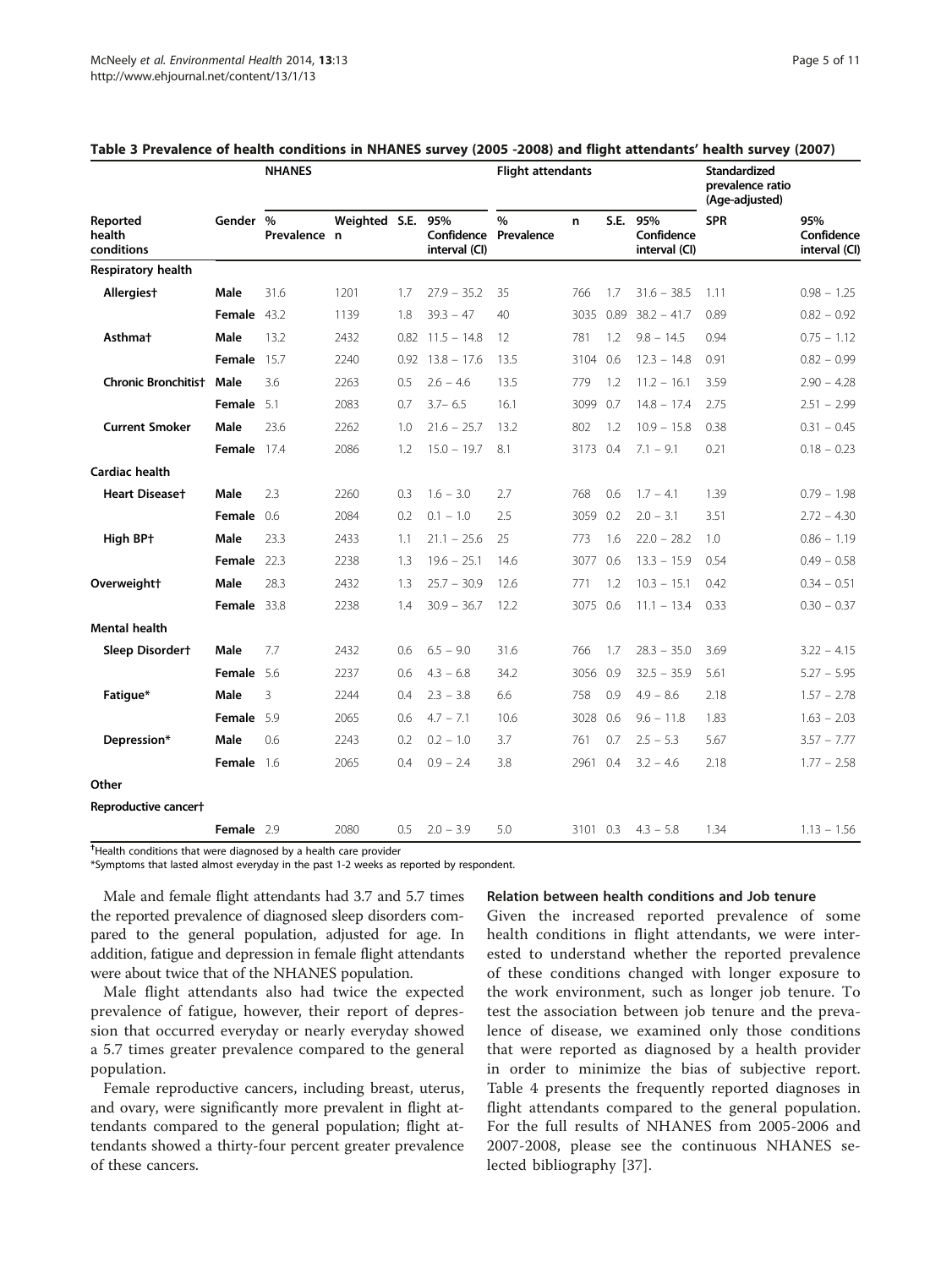<span id="page-5-0"></span>Certain pulmonary and cardiac conditions showed an association with job tenure. For example, males had 43% greater odds and females had 17% greater conditional odds of a diagnosis of chronic bronchitis for each five years of tenure, after adjusting for age, smoking, education, and being overweight. Longer tenure increased the risk of heart disease in females by 32% for every fiveyear increase in tenure, although males had no increased risk. Interestingly, females also had an increased risk of high blood pressure with longer tenure (13% increase for every five years on the job) while males showed no increased risk.

Other notable associations with tenure were skin cancer, hearing loss, and depression/anxiety. Sleep disorders, migraines, and reproductive cancers in females were not associated with tenure.

## Discussion

To our knowledge, this is the largest survey of general health in flight attendants with a comparison to the larger U.S. population [\[9,21](#page-9-0)]. We found that, compared to the general population, flight attendants have an increased prevalence of a number of conditions, and some of the leading diagnoses are associated with longer job tenure, even after adjusting for other risk factors, such as age, smoking, education, and Body Mass Index [BMI]. Thus, several findings about flight attendant health warrant attention. Using the NHANES population as a reference, allowed us to 1) compare the health of the general population of the US to domestic flight attendants, 2) control for important SES characteristics (education, poverty, and employment status) and 3) measure similar survey questions without limiting the data to a comparison of one particular occupation.

In a review of studies on flight attendant health, researchers found that most studies are not random samples, were conducted many years ago, rely on self-reported questionnaire data, and suffer from low response rates. While our response rate was 48%, it was higher than we expected and higher than the most recent large, random sample conducted by Ebbert in 2007, which yielded a response rate of 14% [[23](#page-9-0)].

The higher than expected reported prevalence of chronic bronchitis in flight attendants adds further support to studies that have found adverse respiratory outcomes in flight attendants associated with cigarette smoking before it was banned in-flight. The recognition of significant exposure to second-hand tobacco smoke (SHTS) in the cabin led to increasingly stricter smoking bans from 1988 to 1999, at which time, 97% of flights to and from the U.S. were smoke-free [[10\]](#page-9-0). As early as 1989, researchers found elevated levels of urinary cotinine, a tobacco metabolite, evident in crew members during post-flight periods [[38\]](#page-9-0). Models generated from

| Condition                 | <b>Conditional Odds</b><br>Ratio per 5- year<br>tenure | 95% CI        | <b>Standard Error</b> |  |  |
|---------------------------|--------------------------------------------------------|---------------|-----------------------|--|--|
| <b>Chronic bronchitis</b> |                                                        |               |                       |  |  |
| All                       | 1.17                                                   | 1.07-1.28     | .05                   |  |  |
| Male                      | 1.43                                                   | 1.14-1.79     | .16                   |  |  |
| Female                    | 1.11                                                   | 1.01-1.23     | .01                   |  |  |
| <b>Heart disease</b>      |                                                        |               |                       |  |  |
| All                       | 1.17                                                   | $.95 - 1.45$  | .13                   |  |  |
| Male                      | 0.95                                                   | .63-1.44      | .20                   |  |  |
| Female                    | 1.32                                                   | $1.01 - 1.74$ | .18                   |  |  |
| High blood pressure       |                                                        |               |                       |  |  |
| All                       | 1.06                                                   | .98-1.16      | .04                   |  |  |
| Male                      | 1.04                                                   | .89-1.22      | .08                   |  |  |
| Female                    | 1.13                                                   | $1.02 - 1.25$ | .06                   |  |  |
| Sleep disorder            |                                                        |               |                       |  |  |
| All                       | 1.05                                                   | .99-1.12      | .03                   |  |  |
| Male                      | 1.13                                                   | .97-1.32      | .09                   |  |  |
| Female                    | 1.04                                                   | .97-1.12      | .04                   |  |  |
| <b>Hearing loss</b>       |                                                        |               |                       |  |  |
| All                       | 1.23                                                   | $1.03 - 1.22$ | .05                   |  |  |
| Male                      | 1.12                                                   | $1.02 - 1.23$ | .05                   |  |  |
| Female                    | 1.13                                                   | .94-1.35      | .10                   |  |  |
| Reproductive cancer       |                                                        |               |                       |  |  |
| Female                    | 0.91                                                   | $0.79 - 1.06$ | .07                   |  |  |
| Skin cancer               |                                                        |               |                       |  |  |
| All                       | 1.30                                                   | $1.13 - 1.49$ | .09                   |  |  |
| Male                      | 1.35                                                   | $1.00 - 1.82$ | .21                   |  |  |
| Female                    | 1.27                                                   | $1.10 - 1.48$ | .10                   |  |  |
| <b>Migraines</b>          |                                                        |               |                       |  |  |
| All                       | 1.07                                                   | .99-1.15      | .04                   |  |  |
| Male                      | 1.06                                                   | .84-1.33      | .12                   |  |  |
| Female                    | 1.04                                                   | $.97 - 1.12$  | .04                   |  |  |
| <b>Depression/Anxiety</b> |                                                        |               |                       |  |  |
| All                       | 1.08                                                   | $1.02 - 1.16$ | .03                   |  |  |
| Male                      | 1.09                                                   | .933-1.27     | .09                   |  |  |
| Female 107                |                                                        | 999-102 04    |                       |  |  |

Table 4 The relationship between job tenure and the prevalence of health conditions in flight attendants adjusted for age, smoking, education, overweight

cotinine dosimetry estimated that the flight attendants' exposure to SHTS was greater than 6 times that of the average worker and approximately 14 times that of the average person [[39](#page-9-0)]. Moreover, at least one study confirmed compromised pulmonary function in 49 flight attendants who never smoked but worked in the aircraft cabin before the ban [[40\]](#page-9-0). Considering that 41% of flight attendants in our study had greater than twenty years on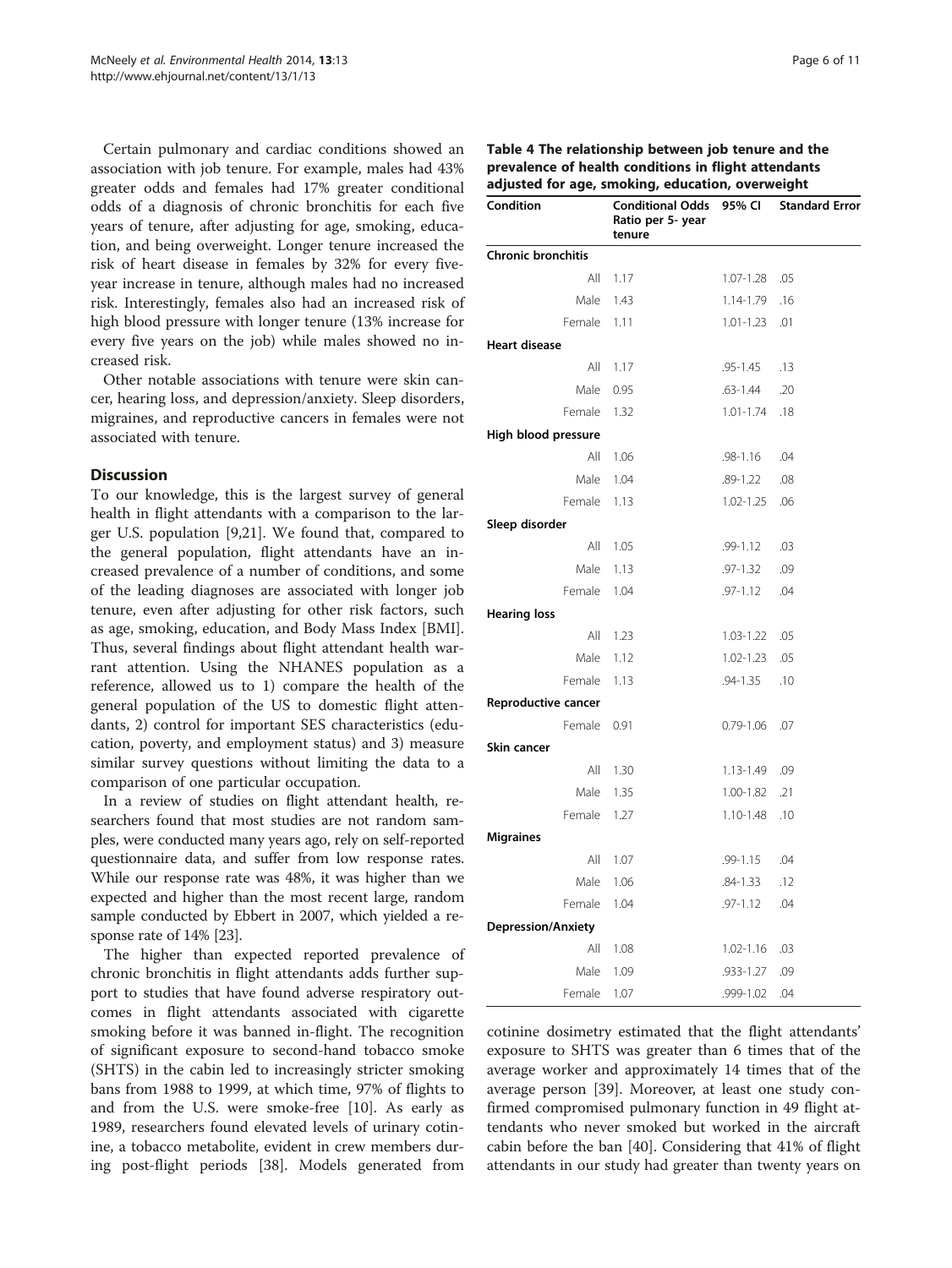the job, their exposure to SHTS is likely to have been considerable. In addition, the odds of being diagnosed with chronic bronchitis, increased significantly with longer tenure, even after controlling for other risk factors such as age, current smoking, BMI, and education.

Other recent studies of flight attendant health that limited the sample to individuals without a personal history of current or past cigarette smoking found increased prevalence of chronic bronchitis in the crew also. Beatty et al. (2011) compared age-adjusted prevalence of chronic bronchitis in flight attendants to that in the general population in one wave of the NHANES survey and found a prevalence of 11.7 percent in flight attendants versus 7.2 percent in NHANES [\[21\]](#page-9-0). In addition, the prevalence of other respiratory illnesses, such as emphysema/COPD and sinus problems was increased in flight attendants. These differences were notable because the NHANES sample in the Beatty et al. study included unemployed individuals with likely a higher prevalence of disease, such that the unemployed sample would include also those too sick to work. Although the researchers found respiratory diseases to be elevated in flight attendants compared to the general population, the prevalence of illnesses did not increase with tenure. This study was limited, however, by a small sample size ( $n = 235$ ), gross estimates of tenure (tenure in ten-year increments), a relatively older sample, (mean age of 58.2 years), and potentially biased responses (the sample was openly recruited to investigate respiratory health). Nonetheless, the odds of daily respiratory complaints, such as nasal congestion, or throat or eye irritation not related to cold or hay fever, were related to tenure in these never smokers.

A large study ( $n = 1,007$ ) by Ebbert et al (2007) that selected never smokers randomly found an association between tenure and respiratory illnesses, such as sinusitis, middle ear infection, and asthma [\[23](#page-9-0)]. Prevalence of diagnosed chronic bronchitis did not show the same doseresponse relationship with tenure, however, despite the high prevalence rate of 30.8% in this population. Importantly, this sample was selected for pre-1987 seniority (older flight attendants exposed to SHTS before the smoking bans) with only partial blinding to the study hypotheses, and the survey had a relatively low response rate of 14%.

Other cabin exposures besides past exposure to SHTS, may contribute to respiratory symptoms in flight attendants. Previous researchers investigated respiratory symptoms associated with ozone toxicity, low humidity and cabin pressure, along with other air contaminants, to explain respiratory symptoms in crew [\[22,24,27](#page-9-0)]. Tashkin et al (1983) found increased symptoms of ozone toxicity in crew during flights in aircraft designed to fly at higher altitudes while a later study found no difference in four ozone-related symptoms (coughing, chest tightness,

shortness of breath and "breathing hurts"), throughout the flight [\[25\]](#page-9-0). Both of these studies investigated symptoms that occurred in-flight only without consideration of possible delayed effects post-flight. Whelan et al. (2003) found flight attendants were more likely than teachers or bluecollar workers in a national survey to report chest illness even though they were less likely than the comparative groups to report a diagnosis of asthma [[26](#page-9-0)]. Importantly, all of these studies were conducted before smoking was completely banned and no direct measurement of exposure was collected.

In the current study, reported cardiac disease prevalence was 3.5 times greater in female flight attendants than the general population. The male flight attendants showed a higher prevalence of cardiac disease as well, although, not significant in this small number of male flight attendants compared to female flight attendants (768 versus 3059). The finding of any increase in cardiac disease prevalence was surprising, nonetheless, given the lower reported prevalence in the flight attendants of hypertension (females), smoking, and being overweight. This finding must be considered, also, in light of the slight difference in the cardiac questions between the flight attendant survey and the NHANES survey. The flight attendants were asked if they had been diagnosed with "heart disease" and the NHANES respondents were asked if they had been diagnosed with "coronary artery disease". These differences may have led to a misclassification of heart disease in both the flight attendants survey and the NHANES survey. In a sensitivity analysis, we found evidence of some confusion about cardiac diagnoses in that only 50% of respondents who reported a diagnosis of myocardial infarction (heart attack) also reported a diagnosis of heart disease (flight attendants) or coronary artery disease (NHANES). In other words, myocardial infarction was not interpreted as either "heart disease" or "coronary artery disease" half of the time, showing some confusion about cardiac diagnoses. Notably, the prevalence of myocardial infarction in both groups was very rare in this selection of employed populations or "healthy workers". Despite these limitations, heart disease in female flight attendants showed an exposure-response relationship with tenure, as did hypertension, a major risk factor for heart disease, even after adjustment for smoking, age, being overweight, and education.

Several other exposures in the cabin environmental have been associated with cardiac disease, including air pollution, noise, and sleep disruption. First, exposure to SHTS and ozone, risk factors for respiratory disease, have been shown also to increase the risk of cardiac disease.<sup>34</sup> Second, recent evidence from population studies indicates that chronic exposure to occupational noise may increase the risk for cardiac disease [\[41\]](#page-9-0). Airplane noise has been measured at an average of 80 to 85 decibels [[42](#page-9-0)], with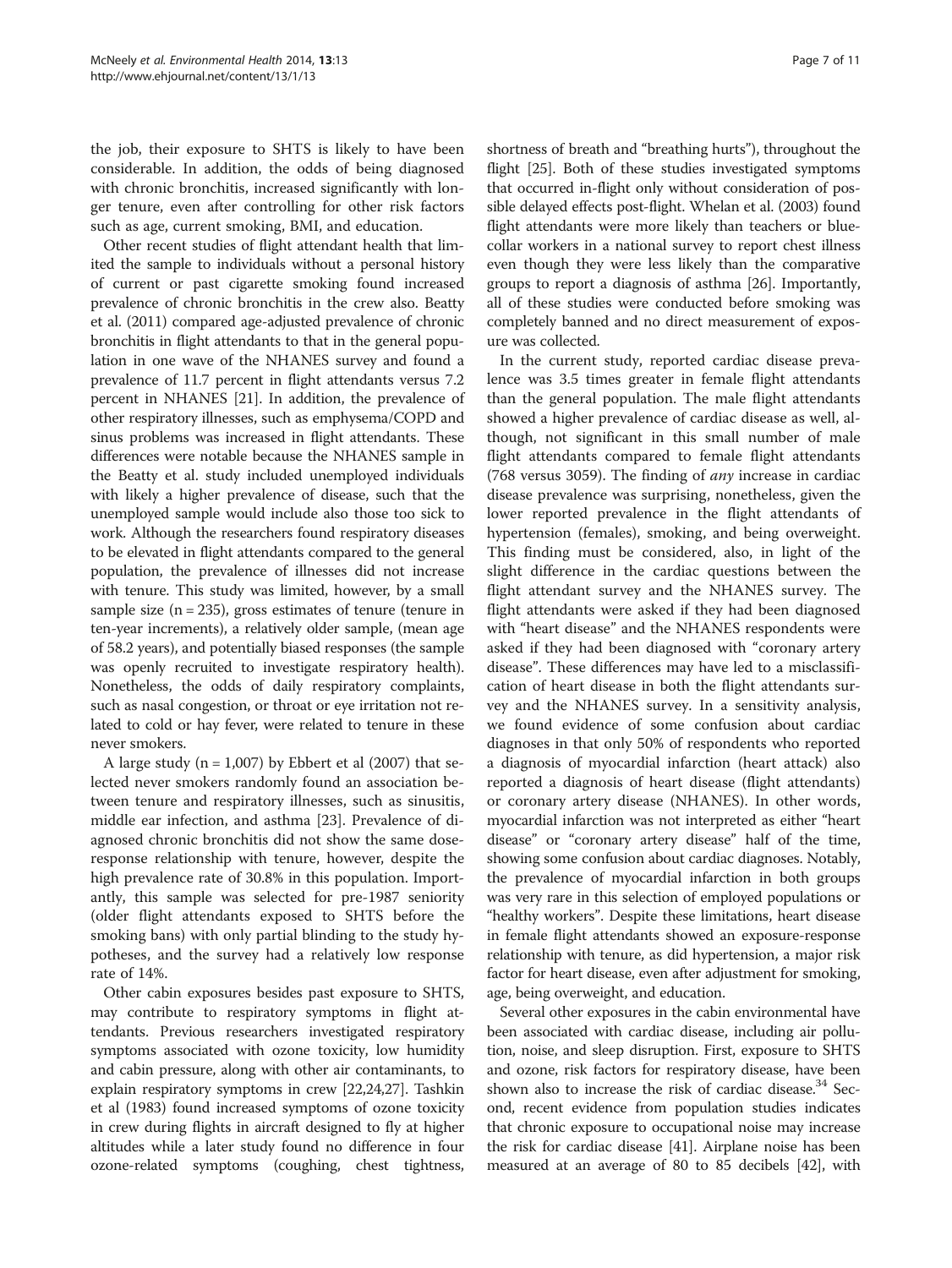higher sound pressure levels during engine start and takeoff, and some researchers have noted an increased risk of hearing loss in cabin crew with exposures between 71 and 81 decibels [\[43](#page-9-0)]. In our study, the reported diagnosis of hearing loss in flight attendants showed a exposureresponse relationship with tenure after controlling for age and other factors. Third, circadian disruption that results from shift work and crossing time zones has been demonstrated in flight attendants using melatonin as a biomarker [[44](#page-9-0)] and, based on new research, chronic circadian disruption may increase the risk for cardiac disease [[45,46\]](#page-9-0). In the current study, flight attendants reported significantly higher prevalence of diagnosed sleep disorders than the general public, even though the exposure-response relationship with tenure was not significant. Underscoring a problem with sleep, 37% of the flight attendants surveyed reported having sought medical attention for frequent fatigue within the past year. Overall, cardiac disease in flight attendants could be increased by a number of factors including air contaminants in the cabin, noise and circadian disruption.

Although other studies have reported problems with fatigue and depression in flight attendants, this is the first study to compare these reports to results from a national sample, such as NHANES. The higher than expected prevalence of fatigue and depression in flight attendants was surprising, given that only flight attendants reporting fatigue and depression everyday in the last week were compared with a decidedly more liberal definition in NHANES; individuals experiencing these symptoms "nearly every day" in the past 2 weeks. The different time interval and frequency criteria, such as, "daily" symptoms in last week (flight attendants) versus symptoms that occurred "nearly every day" over past 2 weeks (NHANES) may be a conservative estimate of the flight attendant experience in comparison. Furthermore, a diagnosis of depression in flight attendants showed a moderate exposure-response relation with job tenure.

Previous research about cancer diagnoses in flight attendants is complicated by equivocal findings. In our study, we found an increased reported prevalence of reproductive cancers, inclusive of breast, ovary, and uterus, in female flight attendants. In addition, the report of a diagnosis of skin cancer in flight attendants was significantly associated with tenure in the job. These study results contrast with a recent study of cancer in 11,311 former flight attendants which found no evidence for an increased occurrence of breast cancer or melanoma, although, this study investigated only mortality rates in a cohort considerably different from our study sample [[15](#page-9-0)]. In particular, the median tenure of flight attendants was only 5.9 years compared to our study in which 41.4% of the flight attendants had more than twenty years in the job. Nonetheless, Paridou et al.

found also no elevated risk of cancer mortality in a Greek cohort of 843 pilots and 1,835 cabin crew [\[14\]](#page-9-0). A recent cohort study of flight attendant health did not find breast cancer incidence (morbidity versus mortality) significantly different compared to NHANES, however, flight attendants in this study were not selected randomly and were not compared with employed persons only. The NHANES sample included unemployed persons too, a group less likely to be healthy [\[21\]](#page-9-0). Other cohort studies of female flight attendants did find higher than expected incidence of both breast cancer and melanoma [\[17\]](#page-9-0) in California, Iceland and Sweden, although the elevated risk of breast cancer in Swedish crew was not significant and was not associated with length of employment [[13,16\]](#page-9-0). Further, two separate meta-analyses of published incidence studies also found elevated risk for breast cancer and melanoma [\[11,18](#page-9-0)].

In considering the results of our study in total, it is important to recognize that a cross-sectional survey study is not meant to explain cause and effect. Yet, the higher than expected age-adjusted prevalence of health conditions in flight attendants would suggest that occupational exposures may contribute to the problems. Our results describe a U.S. flight attendant population and may not reflect the same experience for crew of foreign airline carriers. The SPR is an indirect standardization measure, and like the SMR, should not be compared across studies unless stratum specific ratios are nearly constant across strata or when stratum specific population sizes are the same for the study and reference population. An additional limitation to this work is that both the FA survey and selected NHANES questions rely on self-reported health conditions; these data were not corroborated with medical records due to the cost and scope of the work. Furthermore, another limitation to this work is the use of tenure as a proxy for exposure; similar to most occupational settings, the flight attendants in this study likely do not have uniform exposures over time and between participants.

## Conclusions

This study has identified several significant health conditions in flight attendants compared to the general population and raises the important issue about what can be done to minimize risk. While smoking bans have limited some occupational exposures, many questions about hazardous exposures still exist. Importantly, flight attendants do not have access to exposure data such as cabin air quality, or noise and radiation levels. Compared with most of the U.S. workforce, flight attendants are not covered by the Occupational Safety and Health Administration (OSHA) regulations. Instead, the Federal Aviation Administration (FAA) oversees health and safety protections. While both agencies have had a memorandum of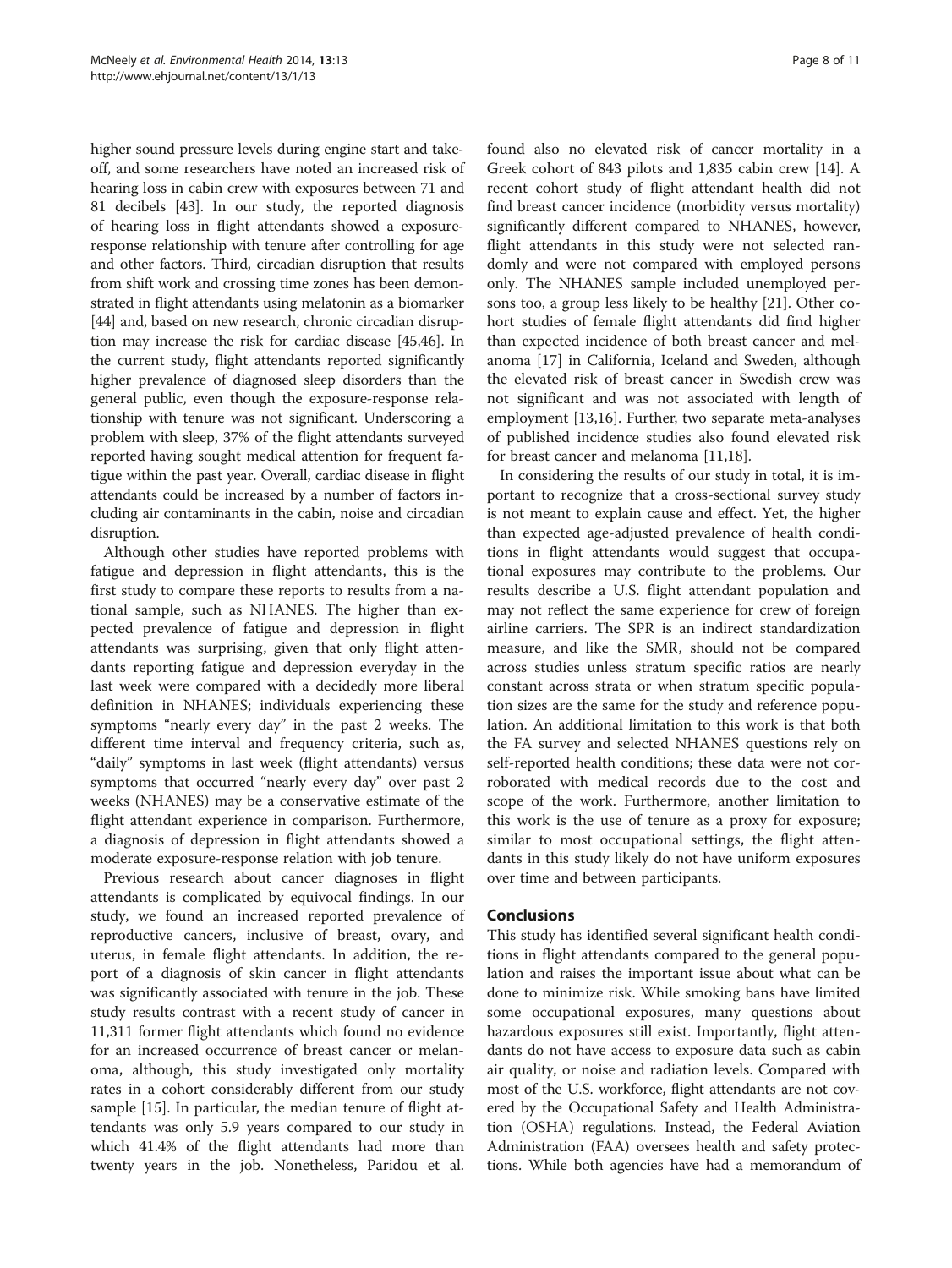<span id="page-8-0"></span>understanding to work together to achieve equal worker protections for several decades, only recently (August 27, 2013) did FAA issue a final policy [[47](#page-9-0)] to give OSHA partial jurisdiction over flight attendant safety and health on aircraft, starting with the application of OSHA's rules for hearing protection, hazard communication, and bloodborne pathogens. The FAA also formally acknowledged that OSHA's injury/illness recordkeeping, employee access to exposure records, and whistleblower protections already apply to flight attendants.

Sleep disorders in flight attendants significantly affected nearly one in three flight attendants in our study. This finding is important because of the consequences for health (particularly the risk for cardiovascular disease), quality of life, productivity, and public safety. Not surprisingly, Congress called for the Civil Aeronautical Medical Institute (CAMI) within FAA to study the problem in 2005 and 2008. CAMI researchers found that disrupted sleep activity between off-duty and on-duty work cycles resulted in pervasive chronic sleep deprivation, fatigue, and decline in tests of cognitive performance among flight attendants [[7](#page-9-0)]. CAMI cited the key variables with the potential to reduce risk of fatigue as the total length of duty day, number of flight legs/segments per day, recovery time in the hotel during a trip, consecutive duty days/trip length, and number of days off in between trips. Although not mentioned by CAMI, work factors such as the physical stress of hypobaric hypoxia at altitude [\[48](#page-10-0)], workload, and noise may fatigue also [[49\]](#page-10-0). Currently, FAA considers limits on duty time for fatigue mitigation [\[50\]](#page-10-0) choosing a focus on work/rest cycles instead of the best practices based on sleep/wake factors [\[8](#page-9-0)]. In all, the management of fatigue and sleep disruption still needs to be fully addressed by the airlines or the FAA.

Musculoskeletal pain is widely reported in our sample. Frequent musculoskeletal pain reported by one-third of the flight attendants matches the results of other studies [[51\]](#page-10-0). Importantly, no studies have tracked musculoskeletal complaints over time as passenger loads have climbed along with population obesity, full occupancy policies, smaller passenger seating, and new baggage charges that influence the type and number of passenger carry-on bags. These changes may challenge crew who work in these restricted cabin quarters and may increase their physical demands as they attempt to squeeze people and belongings into tight spaces. We know little about the consequences of these ergonomic conditions, especially aboard new "Very Large Transport Aircraft" such as the Airbus 380 or the Boeing 787-10. Future studies are needed in this area.

Finally, the prevalence of general neurological symptoms in an otherwise healthy worker population is curious and potentially concerning. Reports of severe headaches, dizziness or lightheadedness, numbness and tingling in extremities, and memory loss, are difficult to gauge because we did not have comparable survey questions in the NHANES survey or other worker surveys. Potential exposures that have been associated with neurological effects are important starting points for future investigation and include exposure to neurotoxic oil-based chemicals in the cabin air supply, hypoxia, and overexposure to pesticide products applied either during or prior to some international flights.

In summary, the prevalence of certain health conditions in flight attendants is higher than the general population and some of these conditions show an exposure-response relationship with tenure. While FAA assumed the responsibility for the occupational health and safety of cabin crew starting in 1975, the agency has published few regulations for flight attendants since then, such that the scope of health protection programs for flight attendants is limited in comparison to other worker groups covered under OSHA.

## Additional files

[Additional file 1: Table S1.](http://www.biomedcentral.com/content/supplementary/1476-069X-13-13-S1.doc) FA Survey 2007 variables compared to NHANES 2005-2008 questionnaire variables.

[Additional file 2: Table S2.](http://www.biomedcentral.com/content/supplementary/1476-069X-13-13-S2.doc) Distribution of random sample versus convenience sample.

#### Abbreviations

NHANES: National Health and Nutrition Examination Surveys; NCHS: National Center for Health Statistics; CDC: Centers for Disease Control and Prevention; SPR: Standardized prevalence ratio; SHTS: Secondhand tobacco smoke; BMI: Body mass index; CAMI: Civil Aeronautical Medical Institute; FAA: Federal Aviation Administration; OSHA: Occupational Safety and Health Administration.

#### Competing interests

This study was funded in part by the Federal Aviation Administration, Research grant No. 2005-G-014 Although the FAA has sponsored this project, it neither endorses nor rejects the findings of this research.

#### Authors' contributions

EM, IT, LK, JB, and SH designed and conducted the flight attendant health survey. EM, SG, IT, BC conducted the NHANES analysis. EM and SG drafted the manuscript and all authors contributed in its content.

#### Acknowledgements

The authors wish to thank Judith Murawski, CIH, and Christopher Witkowski, Director, Air Safety, Health, & Security, both from the Association of Flight Attendants-CWA, AFL-CIO, for their assistance in gaining the cooperation of union flight attendants. In addition, we are grateful to all of the flight attendants who took the time and effort to complete the surveys. Without their invaluable assistance, this study would not be possible. Last, we thank the reviewers at Environmental Health for their helpful comments.

#### Author details

<sup>1</sup>Department of Environmental Health, Harvard School of Public Health Building 1, Room 1401, 655 Huntington Avenue, Boston, MA, USA. <sup>2</sup>Division of Epidemiology, School of Public Health, University of California, Berkeley, 50 University Hall, Berkeley, CA 94720-7360, USA. <sup>3</sup>Oregon State University, College of Public Health and Human Sciences, 116 Milam Hall, Corvallis, OR 97331-6102, USA. <sup>4</sup>University of Oregon, Labor Education and Research Center, 1675 Agate St, Eugene, OR 97403, USA.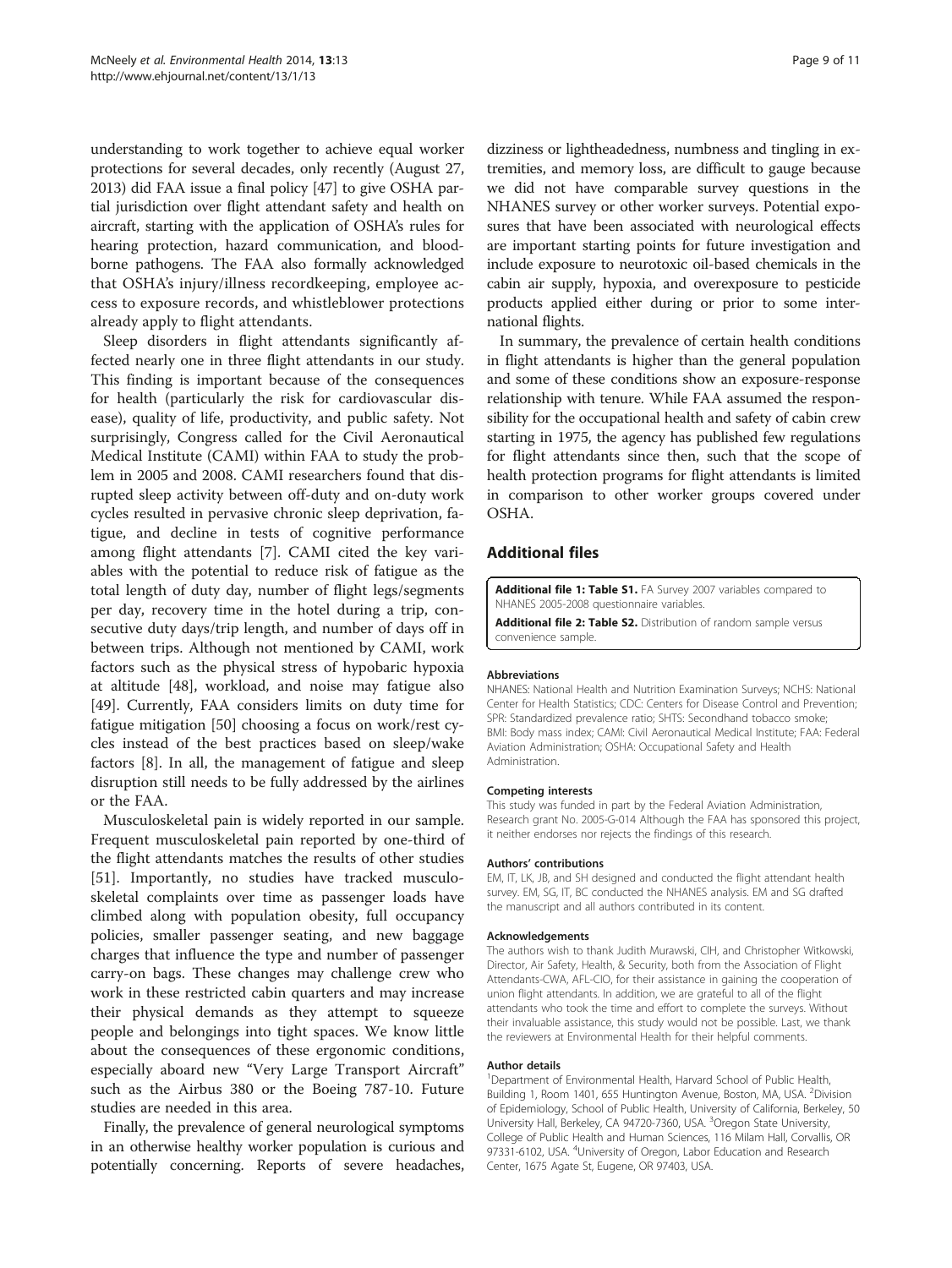<span id="page-9-0"></span>Received: 12 November 2013 Accepted: 28 February 2014 Published: 10 March 2014

#### References

- Bureau of Labor Statistics. [\[http://www.bls.gov/oes/current/oes532031.htm](http://www.bls.gov/oes/current/oes532031.htm)]
- 2. Population Research Bureau, June 2009. [\[http://www.prb.org/articles/](http://www.prb.org/articles/2009/usflightattendants.aspx) [2009/usflightattendants.aspx\]](http://www.prb.org/articles/2009/usflightattendants.aspx)
- 3. Femininity in Flight: A History of Flight Attendants/Working the Skies: The Fast-Paced, Disorienting World of the Flight Attendant. Libr J 2007, 132(10):136–137.
- 4. Ballard TJ, Romito P, Lauria L, Vigiliano V, Caldora M, Mazzanti C, Verdecchia A: Self perceived health and mental health among women flight attendants. Occup Environ Med 2006, 63(1):33–38.
- 5. DeHart RL: Health issues of air travel. Annu Rev Public Health 2003, 24:133–151.
- 6. Jackson CA, Earl L: Prevalence of fatigue among commercial pilots. Occup Med 2006, 56(4):263–268.
- 7. Roma P, Mallis M, Hursh S, Mead A, Mead T: Flight Attendant Fatigue Recommendation II: Flight Attendant Work/Rest Patterns, Alertness, And Performance Assessment 2010. Final Report. Washington, DC: DOT/FAA/AM-10/22 Office of Aerospace Medicine; 2010.
- 8. Petrilli RM, Roach GD, Dawson D, Lamond N: The sleep, subjective fatigue, and sustained attention of commercial airline pilots during an international pattern. Chronobiol Int 2006, 23(6):1357–1362.
- Nagda NL, Koontz MD: Review of studies on flight attendant health and comfort in airliner cabins. Aviat Space Environ Med 2003, 74(2):101–109.
- 10. Space D, Johnson R, Rankin W, Nagda N: The airplane cabin environment: past, present and future research. In Air quality and comfort in airliner cabins. Edited by Nagda NL. West Conshohocken, PA: ASTM; 2000:243–258.
- 11. Buja A, Mastrangelo G, Perissinotto E, Grigoletto F, Frigo AC, Rausa G, Marin V, Canova C, Dominici F: Cancer incidence among female flight attendants: a meta-analysis of published data. J Womens Health 2006, 15(1):98–105.
- 12. Haldorsen T, Reitan JB, Tveten U: Cancer incidence among Norwegian airline cabin attendants. Int J Epidemiol 2001, 30(4):825-830.
- 13. Linnersjo A, Hammar N, Dammstrom BG, Johansson M, Eliasch H: Cancer incidence in airline cabin crew: experience from Sweden. Occup Environ Med 2003, 60(11):810–814.
- 14. Paridou A, Velonakis E, Langner I, Zeeb H, Blettner M, Tzonou A: Mortality among pilots and cabin crew in Greece, 1960-1997. Int J Epidemiol 2003, 32(2):244–247.
- 15. Pinkerton LE, Waters MA, Hein MJ, Zivkovich Z, Schubauer-Berigan MK, Grajewski B: Cause-specific mortality among a cohort of U.S. flight attendants. Am J Ind Med 2012, 55(1):25–36.
- 16. Rafnsson V, Tulinius H, Jonasson JG, Hrafnkelsson J: Risk of breast cancer in female flight attendants: a population-based study (Iceland). Cancer Causes Control 2001, 12(2):95–101.
- 17. Reynolds P, Cone J, Layefsky M, Goldberg DE, Hurley S: Cancer incidence in California flight attendants (United States). Cancer Causes Control 2002, 13(4):317–324.
- 18. Tokumaru O, Haruki K, Bacal K, Katagiri T, Yamamoto T, Sakurai Y: Incidence of cancer among female flight attendants: a meta-analysis. J Travel Med 2006, 13(3):127–132.
- 19. Zeeb H, Blettner M, Langner I, Hammer GP, Ballard TJ, Santaquilani M, Gundestrup M, Storm H, Haldorsen T, Tveten U, Hammar N, Linnersjö A, Velonakis E, Tzonou A, Auvinen A, Pukkala E, Rafnsson V, Hrafnkelsson J: Mortality from cancer and other causes among airline cabin attendants in Europe: a collaborative cohort study in eight countries. Am J Epidemiol 2003, 158(1):35–46.
- 20. Zeeb H, Hammer GP, Langner I, Schafft T, Bennack S, Blettner M: Cancer mortality among German aircrew: second follow-up. Radiat Environ Biophys 2010, 49(2):187–194.
- 21. Beatty AL, Haight TJ, Redberg RF: Associations between respiratory illnesses and secondhand smoke exposure in flight attendants: a cross-sectional analysis of the flight attendant medical research institute survey. Environ Health 2011, 10(1):81.
- 22. DeRee H, Bagshaw M, Simons R, Brown R: Ozone and relative humidity in airline cabins on polar routes; measurement and physical symptoms. In Air quality and comfort in airliner cabins. Edited by Nagda NL. West Conshohocken, PA: ASTM; 2000.
- 23. Ebbert JO, Croghan IT, Schroeder DR, Murawski J, Hurt RD: Association between respiratory tract diseases and secondhand smoke exposure among never
- smoking flight attendants: a cross-sectional survey. Environ Health 2007, 6:28. 24. Reed D, Glaser S, Kaldor J: Ozone toxicity symptoms among flight attendants. Am J Ind Med 1980, 1(1):43–54.
- 25. Tashkin DP, Coulson AH, Simmons MS, Spivey GH: Respiratory symptoms of flight attendants during high-altitude flight: possible relation to cabin ozone exposure. Int Arch Occup Environ Health 1983, 52(2):117-137.
- 26. Whelan EA, Lawson CC, Grajewski B, Petersen MR, Pinkerton LE, Ward EM, Schnorr TM: Prevalence of respiratory symptoms among female flight attendants and teachers. J Occup Environ Med 2003, 60(12):929–934.
- 27. Cone JE: Cabin air casualties: a fliaht attendant health survey. San Francisco, CA: San Francisco General Hospital; 1984.
- 28. Lindgren T, Norback D: Health and perception of cabin air quality among Swedish commercial airline crew. Indoor Air 2005, 15(Suppl 10):65-72.
- 29. Sveinsdottir H, Gunnarsdottir H, Friethriksdottir H: Self-assessed occupational health and working environment of female nurses, cabin crew and teachers. Scand J Caring Sci 2007, 21(2):262–273.
- 30. Wahlstedt K, Lindgren T, Norback D, Wieslander G, Runeson R: Psychosocial work environment and medical symptoms among Swedish commercial airline cabin crew. Am J Ind Med 2010, 53(7):716–723.
- 31. Johnson ES: Duration of exposure as a surrogate for dose in the examination of dose response relations. Br J Ind Med 1986, 43(6):427-429.
- 32. Hammer GP, Zeeb H, Tveten U, Blettner M: Comparing different methods of estimating cosmic radiation exposure of airline personnel. Radiat Environ Biophys 2000, 39(4):227–231.
- 33. Waters MA, Grajewski B, Pinkerton LE, Hein MJ, Zivkovich Z: Development of historical exposure estimates of cosmic radiation and circadian rhythm disruption for cohort studies of Pan Am flight attendants. Am J Ind Med 2009, 52(10):751-761.
- 34. Karasek R, Brisson C, Kawakami N, Houtman I, Bongers P, Amick B: The Job Content Questionnaire (JCQ): an instrument for internationally comparative assessments of psychosocial job characteristics. J Occup Health 1998, 3(4):322–355.
- 35. Centers for Disease Control and Prevention: National Health and Nutrition Examination Survey: Analytic Guidelines, 1999–2010. In vol. Series 2. Hyattsville, Maryland: U.S. Department of Helath and Human Services; 2013.
- 36. Miettinen OS: Standardization of risk ratios. Am J Epidemiol 1972, 96(6):383–388.
- 37. NHANES Selected Bibliography NHANES 1999-present. [\[http://wwwn.](http://wwwn.cdc.gov/nchs/nhanes/bibliography/) [cdc.gov/nchs/nhanes/bibliography/](http://wwwn.cdc.gov/nchs/nhanes/bibliography/)]
- 38. Mattson ME, Boyd G, Byar D, Brown C, Callahan JF, Corle D, Cullen JW, Greenblatt J, Haley NJ, Hammond K, et al: Passive smoking on commercial airline flights. JAMA 1989, 261(6):867–872.
- 39. Repace J: Flying the smoky skies: secondhand smoke exposure of flight attendants. Tob Control 2004, 13(Suppl 1):i8–i19.
- 40. Arjomandi M, Haight T, Redberg R, Gold WM: Pulmonary function abnormalities in never-smoking flight attendants exposed to secondhand tobacco smoke in the aircraft cabin. J Occup Environ Med 2009, 51(6):639-646.
- 41. Gan WQ, Davies HW, Demers PA: Exposure to occupational noise and cardiovascular disease in the United States: the National Health and Nutrition Examination Survey 1999-2004. Occup Environ Med 2011, 68(3):183–190.
- 42. Spengler JD, Ludwig S, Weker RA: Ozone exposures during transcontinental and trans-Pacific flights. Indoor Air 2004, 14(Suppl 7):67–73.
- 43. Lindgren T, Wieslander G, Nordquist T, Dammstrom BG, Norback D: Hearing status among cabin crew in a Swedish commercial airline company. Int Arch Occup Environ Health 2009, 82(7):887-892.
- 44. Grajewski B, Nguyen MM, Whelan EA, Cole RJ, Hein MJ: Measuring and identifying large-study metrics for circadian rhythm disruption in female flight attendants. Scand J Work Environ Health 2003, 29(5):337-346.
- 45. Maury E, Ramsey KM, Bass J: Circadian rhythms and metabolic syndrome: from experimental genetics to human disease. Circ Res 2010, 106(3):447–462.
- 46. Puttonen S, Harma M, Hublin C: Shift work and cardiovascular disease pathways from circadian stress to morbidity. Scand J Work Environ Health 2010, 36(2):96–108.
- 47. Register F: A rule by the Federal Aviation Administration: Occupational Safety and Health Standards for Aircraft Cabin Crewmember. Washington D.C.: U.S. Department of Transportation FAA, Office of the Federal Register (OFR); 2013. [https://www.federalregister.gov/articles/2013/08/27/2013-20841/](https://www.federalregister.gov/articles/2013/08/27/2013-20841/occupational-safety-andhealth-standards-for-aircraft-cabin-crewmembers) [occupational-safety-andhealth-standards-for-aircraft-cabin-crewmembers](https://www.federalregister.gov/articles/2013/08/27/2013-20841/occupational-safety-andhealth-standards-for-aircraft-cabin-crewmembers).